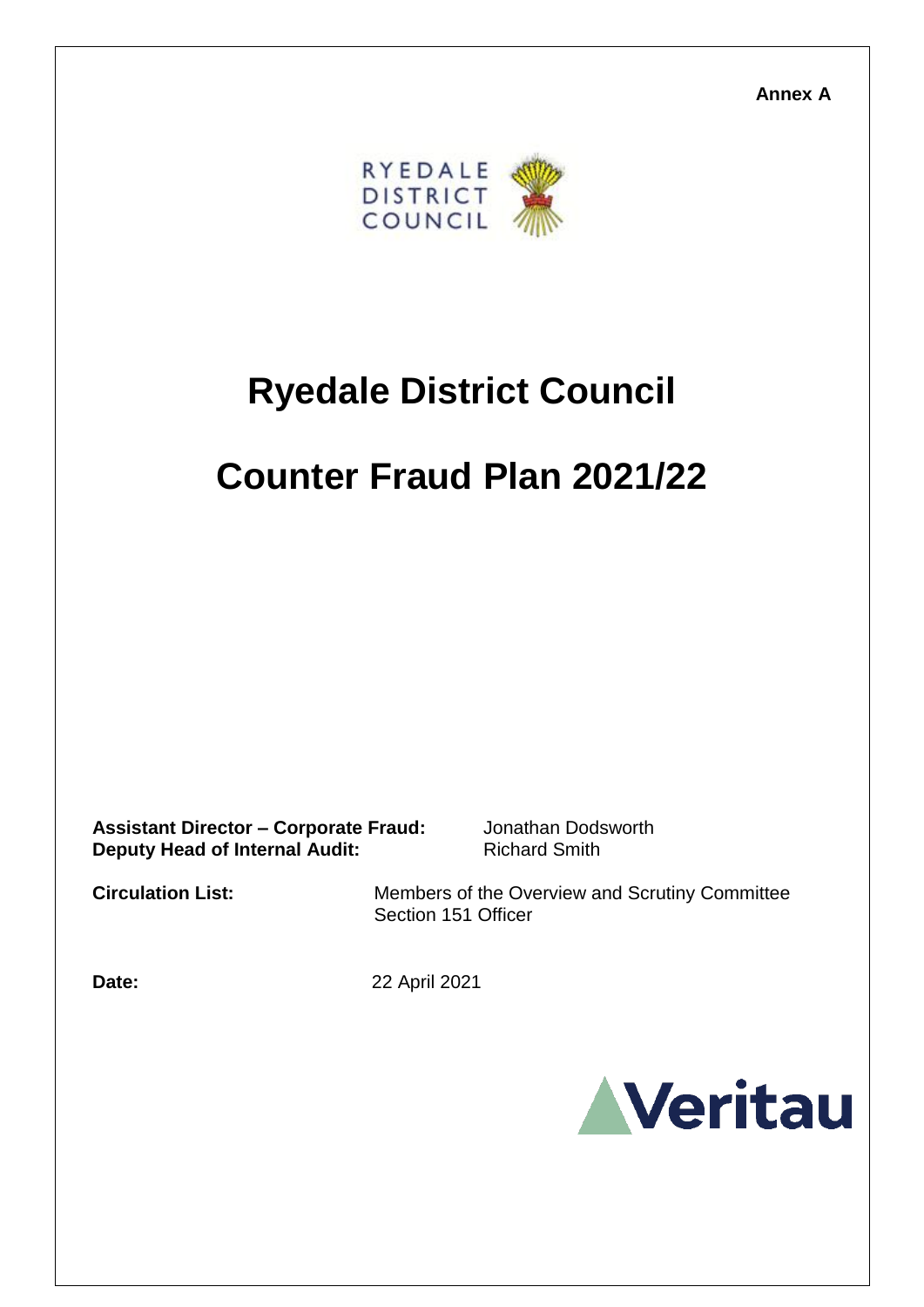#### **Introduction**

- 1 This plan sets out proposed counter fraud work for Ryedale District Council, for 2021/22.
- 2 The Counter Fraud Plan is based on an estimate of the amount of resource required to provide the range of counter fraud activities required by the Council. A total of 105 days of counter fraud work has been agreed for 2021/22.

#### **2021/22 Performance Targets**

3 Counter fraud team performance has been measured by two performance targets over the last three years, actual savings achieved and the percentage success rate for cases investigated. While the team has met and often exceeded these targets, they have had unintended consequences. For example by focussing the team's work towards reactive investigations, at the expense of other important activity such as proactive work and fraud awareness training. While the value of this type of work is more difficult to quantify, good practice guidance (and experience) suggests that it can provide greater benefit through helping to prevent and deter fraud from occurring. It is proposed to stop managing performance against the previous targets from 2021/22. This will ensure the counter fraud team can provide a more balanced service to the Council. As well as providing additional flexibility, for example to meet further anticipated work relating to Covid-19 grant funding. The savings figure and success rate will continue to be reported to the Committee as part of regular progress reports, for information.

### **2021/22 Counter Fraud Plan**

4 A summary of planned areas of work is set out in the table below.

| <b>Fraud Area</b>            | <b>Days</b> | <b>Scope</b>                                                                                                                                                                                                                                                                                            |
|------------------------------|-------------|---------------------------------------------------------------------------------------------------------------------------------------------------------------------------------------------------------------------------------------------------------------------------------------------------------|
| <b>Counter Fraud General</b> | 10          | Monitoring changes to regulations and guidance,<br>review of counter fraud risks, and support to the<br>council with maintenance of the counter fraud<br>framework. This will include completion of the<br>annual counter fraud risk assessment and review<br>of the counter fraud policy and strategy. |